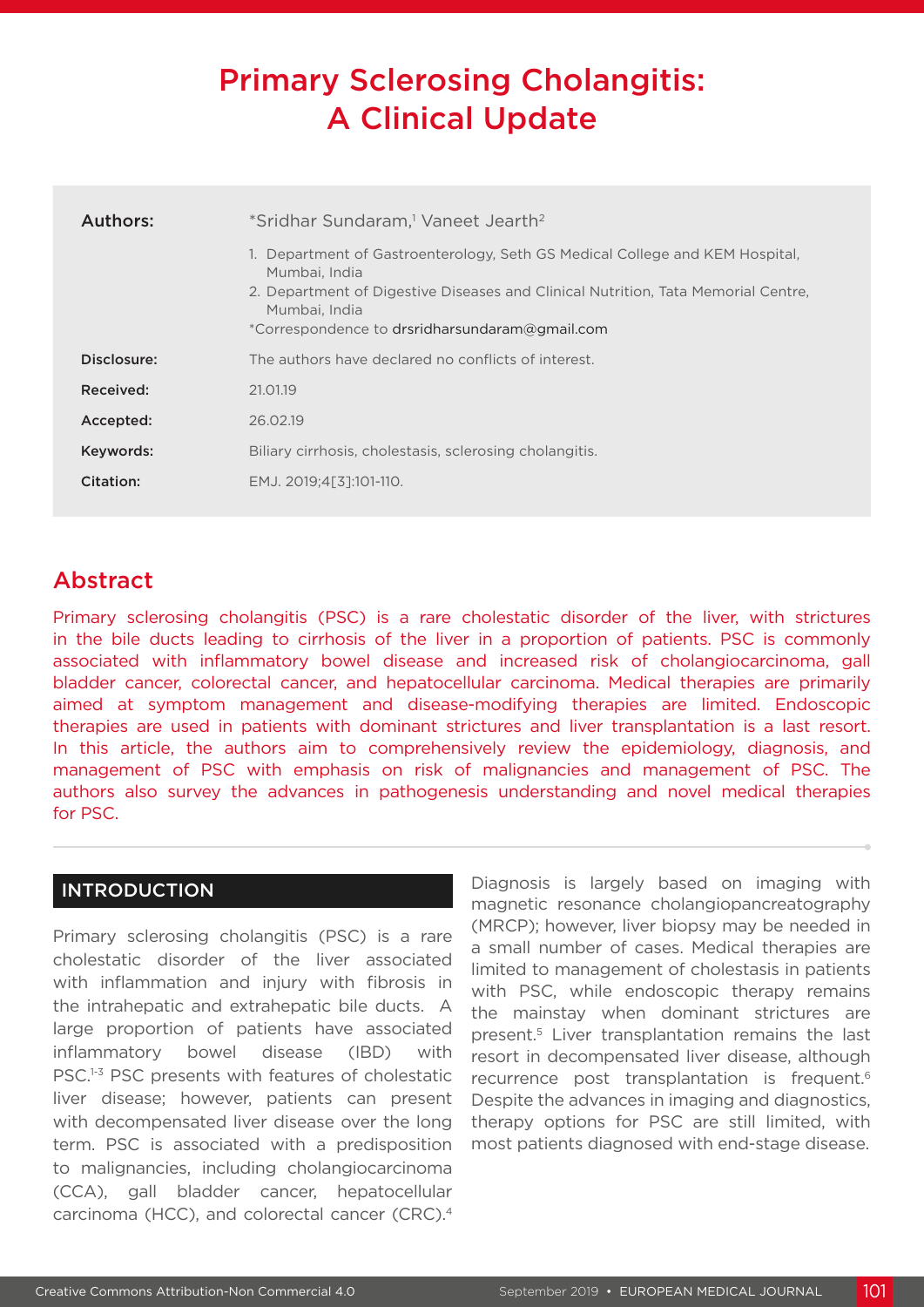#### EPIDEMIOLOGY, GENETICS, AND PATHOGENESIS

PSC is a rare disease with an incidence rate in northern Europe and the USA of 0.4–2.0 per 100,000 people per year.<sup>5</sup> An increasing incidence of PSC has been reported, mainly attributed to the use of MRCP leading to an increase in early diagnosis.7 The median age of presentation is 30–40 years, with a male to female ratio of 2:1.8 In patients of northern European descent with PSC, 62–83% have associated IBD while 20–50% patients from southern Europe and Asia have associated IBD.<sup>9</sup> The ratio of ulcerative colitis (UC) to Crohn's disease (CD) is 6:1 in patients with PSC. A distinct phenotype termed as PSC–IBD has recently been described in association with PSC with features of both UC and CD.10

PSC is a complex multifactorial disease with known genetic associations, both HLA (HLA B8 and HLA DR3) and non-HLA associated. There is known familial association, with the risk being 0.7% amongst first-degree relatives and approximately 1.5% amongst siblings, both 100-times higher than that in the general population.11 Non-HLA associations are found with killer immunoglobulin-like receptor (KIR), major histocompatibility complex (MICA and MICB), intracellular adhesion molecule-1 (ICAM-1), chemokine receptor 5 (CCR5), G protein coupled bile acid receptor 1 (GPBAR1) TGR5, multidrug resistance gene-1 (*MDR-1*), steroid and xenobiotic receptor (SXR), and its analogue pregnane X receptor (PXR) polymorphisms.12 Despite the common association of PSC with IBD, the HLA association of the two disorders is not characteristic, as demonstrated in a Scandinavian cohort.13 Although PSC is rare, the HLA subtypes associated with risk are rather common and hence the probability of false genetic association remains a problem in study design. This problem is not related to statistical power alone but to the possibility of allelic complexity at a susceptibility locus.<sup>14</sup>

The leaky gut hypothesis was initially used to describe the pathogenesis of PSC. Due to mucosal injury, increased bacterial translocation into the portal venous system leads to an inflammatory response in the bile ducts, leading to cholangitis and subsequent wound healing by periductal fibrosis. However, a Scandinavian study on this hypothesis showed no significant difference in small intestinal bacterial overgrowth or intestinal permeability between PSC patients and controls.15 The gut lymphocyte homing hypothesis was proposed because PSC usually runs a course independent of IBD. Memory T lymphocytes primed in the inflamed gut may trigger and continue inflammation in the periportal region.<sup>16</sup> Both these hypotheses are proposed for patients with IBD and PSC. These hypotheses, however, failed to describe PSC patients without IBD and those who develop PSC prior to the development of IBD. The autoimmune hypothesis was proposed due to the presence of autoantibodies like perinuclear antineutrophil antibodies (pANCA) in association with 80% of PSC patients and known overlap syndrome between autoimmune hepatitis and PSC. This hypothesis is based on molecular mimicry of biliary antigens on cholangiocytes and immune response to the same.<sup>17</sup> In 2010, the biliary umbrella hypothesis was proposed. There is a loss of the biliary bicarbonate umbrella in patients with PSC, which may increase permeation of protonated bile acids, leading to the injury of cholangiocytes.18 It is also referred to as the toxic bile hypothesis.

The pathogenesis for PSC remains complex, with need for further studies. In addition, various ongoing animal studies may help further elucidate the pathogenic mechanisms and potential therapeutic targets for both early and advanced PSC.12

### CLINICAL FEATURES, DIAGNOSIS, AND DIFFERENTIALS

Fifteen to forty percent of patients are asymptomatic at diagnosis. Fatigue and pruritus are the most common symptoms of disease. Ascending cholangitis due to transient biliary obstruction may be a presenting manifestation in patients with fever, chills, and right upper quadrant pain. Patients may present with recurrent episodes of jaundice. In patients with cirrhosis and portal hypertension, decompensation is evident in the form of ascites, hepatic encephalopathy, or bleeding.<sup>19</sup> Laboratory anomalies include increased bilirubin and alkaline phosphatase. Transaminases <300 U/L are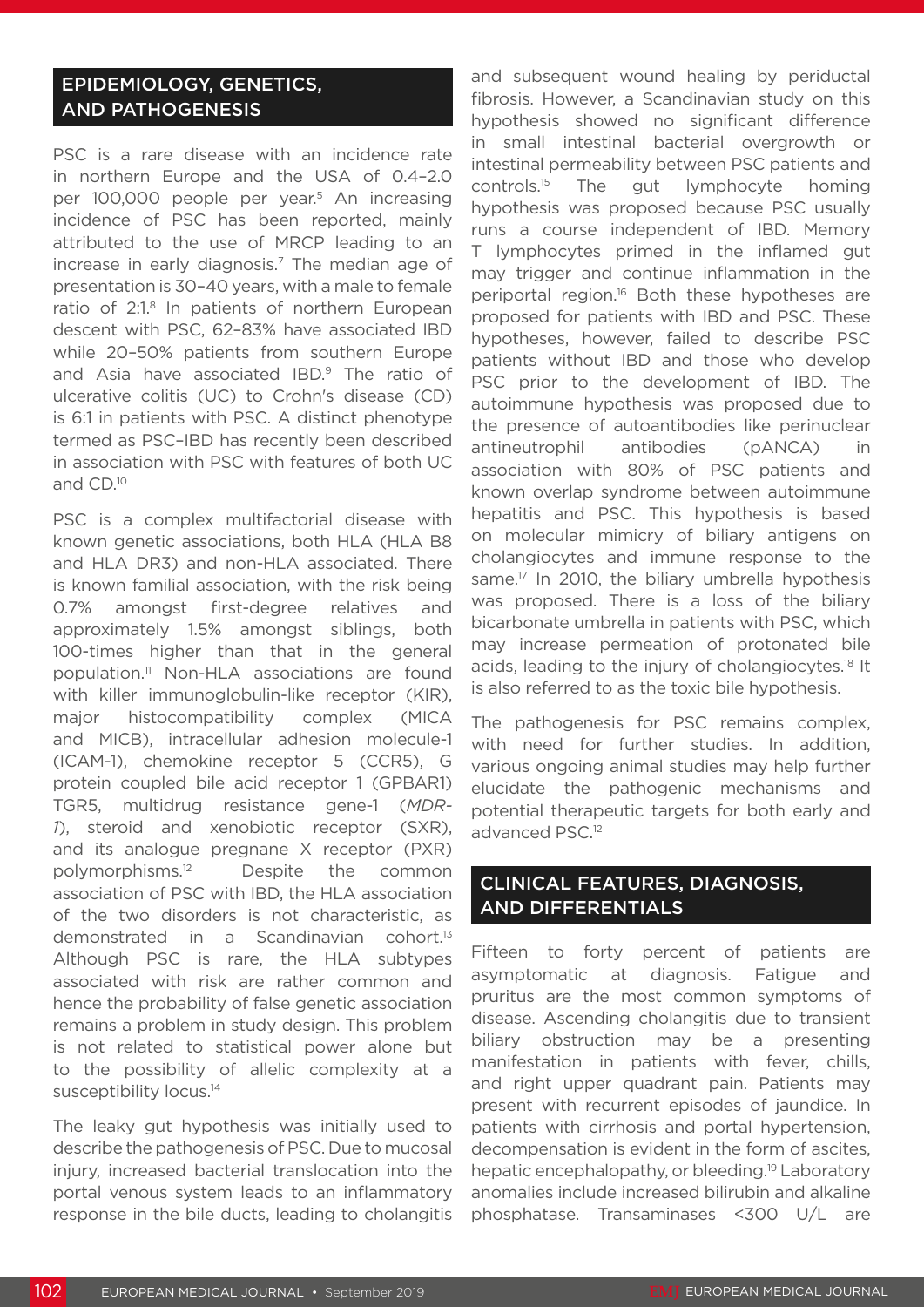seen in patients with PSC. Albumin is normal in early stages and decreases with progression of liver disease. Hypergammaglobulinaemia and elevated IgG levels are seen in patients with PSC. Antimitochondrial antibody (AMA) is rarely positive in patients with PSC.20 Autoantibody testing is not a contributing factor in the diagnosis of PSC. Although pANCA is commonly seen in patients with PSC, it is not specific. Antinuclear and smooth muscle antibodies are seen in patients with PSC in low titres. In patients with autoimmune hepatitis-primary sclerosing cholangitis (AIH–PSC) overlap, the antibodies are seen in higher titres.<sup>21</sup> Although AMA is rarely positive in patients with PSC, overlap between primary biliary cholangitis (PBC) and PSC is rarely reported.<sup>22</sup>

Cholangiography is the gold standard for diagnosis of PSC. MRCP is the investigation of choice for diagnosis. MRCP avoids radiation and contrast media associated with endoscopic retrograde cholangiography (ERCP). However, MRCP provides suboptimal visualisation of the intrahepatic bile ducts. Multifocal short segmental strictures are seen on MRCP suggesting a 'beads on string appearance'.

Both intrahepatic and extrahepatic ducts are involved in most of the patients (Figure 1).

Isolated intrahepatic ductal involvement is seen in approximately 25% of patients. Isolated extrahepatic involvement is rare (<5%). Also gall bladder, cystic duct, and pancreatic ducts may show involvement in PSC.<sup>23</sup> MRI can also help in prognostication in patients by assessment of relative enhancement using hepatocyte-specific contrast (gadoxetate disodium) with a sensitivity of 73% and specificity of 92% and correlates with clinical outcomes.24

Histologic features in PSC include damage and loss of medium and large-sized bile ducts both within and outside the liver. This picture is not classically evident on liver biopsy and ductopenia may be seen in the small sized bile ducts due to obstruction. Onion skin fibrosis of the bile ducts is a classical feature, but is evident in only 15% patients following liver biopsy.<sup>25</sup> Staging systems for PSC have been described on liver biopsy, which include Stage 1) cholangitis with portal hepatitis, Stage 2) periportal fibrosis, Stage 3) septal fibrosis or bridging necrosis, and Stage

4) biliary cirrhosis.<sup>26</sup> Liver biopsy is performed to rule out other diseases, to look for AIH overlap, or in cases of suspected small duct PSC.

### VARIANTS OF PRIMARY SCLEROSING **CHOLANGITIS**

#### Overlap Syndrome

Suspicion of overlap with AIH should be high in situations with raised transaminases (>5-times the upper limit of normal) with raised serum Ig levels (IgG >2-times the upper limit of normal) with features of PSC on imaging and evidence of cholestasis (raised alkaline phosphatase and gamma-glutamyl transferase) on biochemistry. Biopsy is required for confirming the diagnosis. Overlap of PSC with AIH is known to occur in 7–14% of patients with AIH. Treatment with immunosuppressants is useful, although their impact on fibrogenesis and cirrhosis is not as pronounced as with AIH without PSC.27 PSC is also known to have overlap with PBC in few case reports.22 A genetic risk locus has been described for coexistence of PSC with PBC (chromosome 1p36).28

#### Small Duct Primary Sclerosing **Cholangitis**

Involvement of small ducts only can be seen in 5–15% of patients. Liver biopsy is required for diagnosis of small duct PSC. Small duct PSC progresses to large duct PSC in 25% of patients. Small duct PSC in the absence of large duct involvement is not associated with predisposition to CCA. The diagnosis of small duct PSC is difficult to make, especially in settings without concomitant IBD. Small duct PSC is also more commonly associated with Crohn's disease.29 Progressive familial intrahepatic cholestasis Type 3 is often similar in clinical presentation and histopathology to small duct PSC.<sup>30</sup>

#### DIFFERENTIAL DIAGNOSIS

Causes of secondary sclerosing cholangitis need exclusion prior to diagnosis of PSC (Table 1).<sup>31</sup>

#### Dominant Strictures and Risk of **Malignancy**

Various classifications have been used to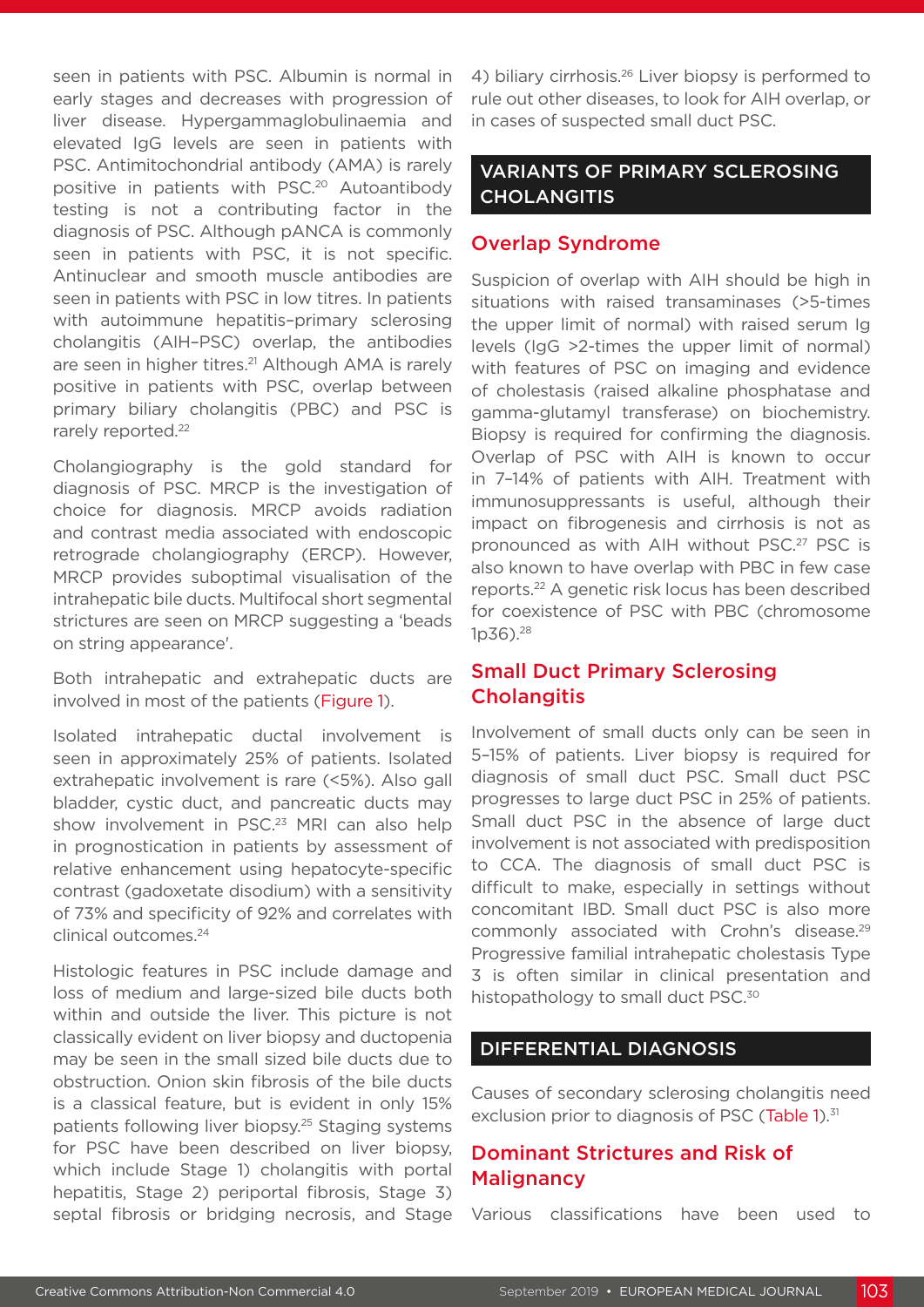

Figure 1: Magnetic resonance cholangiopancreatography showing stricture in the right hepatic duct (red arrows) with beading in the smaller ducts in the right lobe of the liver (white arrows).

CBD: common bile duct; CD: cystic duct; CHD: common hepatic duct; GB: gall bladder; LHD: left hepatic duct; MPD: main pancreatic duct; RAH: right anterior hepatic duct; RHD: right hepatic duct.

describe the cholangiographic findings in PSC. The one commonly used and correlating with prognosis is the Amsterdam Classification given by Ponsioen et al.<sup>32</sup> These criteria are not specific for PSC and must be interpreted in the context of patient demographic data and clinical features. Dominant strictures have been defined in patients with PSC as stenosis of <1.5 mm in the common bile duct and <1.0 mm in the hepatic duct within 2 cm from the main hepatic confluence. This definition primarily applies to stenosis seen on ERCP (Figure 2). MRCP is not used to define dominant strictures considering the insufficient spatial resolution and lack of hydrostatic pressure.<sup>33</sup> Multiple dominant strictures may be seen in up to 12% of patients. Due to the risk of malignancy, in settings with worsening clinical symptoms (such as jaundice and cholestasis), rising liver function tests, or the development of a new stricture as identified by MRC, it is best to consider stricture dilatation with sampling via brush cytology to rule out

malignancy. Risk of malignancy in one cohort with dominant strictures was 6%.<sup>33</sup> In the same cohort, endoscopic intervention in dominant stricture via dilatation resulted in improved transplant-free survival at 5 years (81%) and 10 years (52%).

PSC is a risk factor for the development of CCA, gall bladder cancer, HCC, and colon cancer. The estimated lifetime risk of CCA is 8–36% in patients with PSC. About 50% of patients have CCA diagnosed during the first presentation or during the first year following diagnosis of PSC. MRI can be used for diagnosis of CCA in PSC. Carbohydrate antigen 19-9 levels are useful for diagnosing CCA; however, these may be elevated in patients with cholangitis with obstructive jaundice in PSC. A cutoff of 20 IU/mL may be used for diagnosing early CCA in PSC patients; however, the sensitivity is 78% and specificity 67%. Higher cutoffs lead to loss of sensitivity. Biliary brush cytology during ERCP is useful for diagnosis with 100% specificity; however, sensitivity is low at 43%.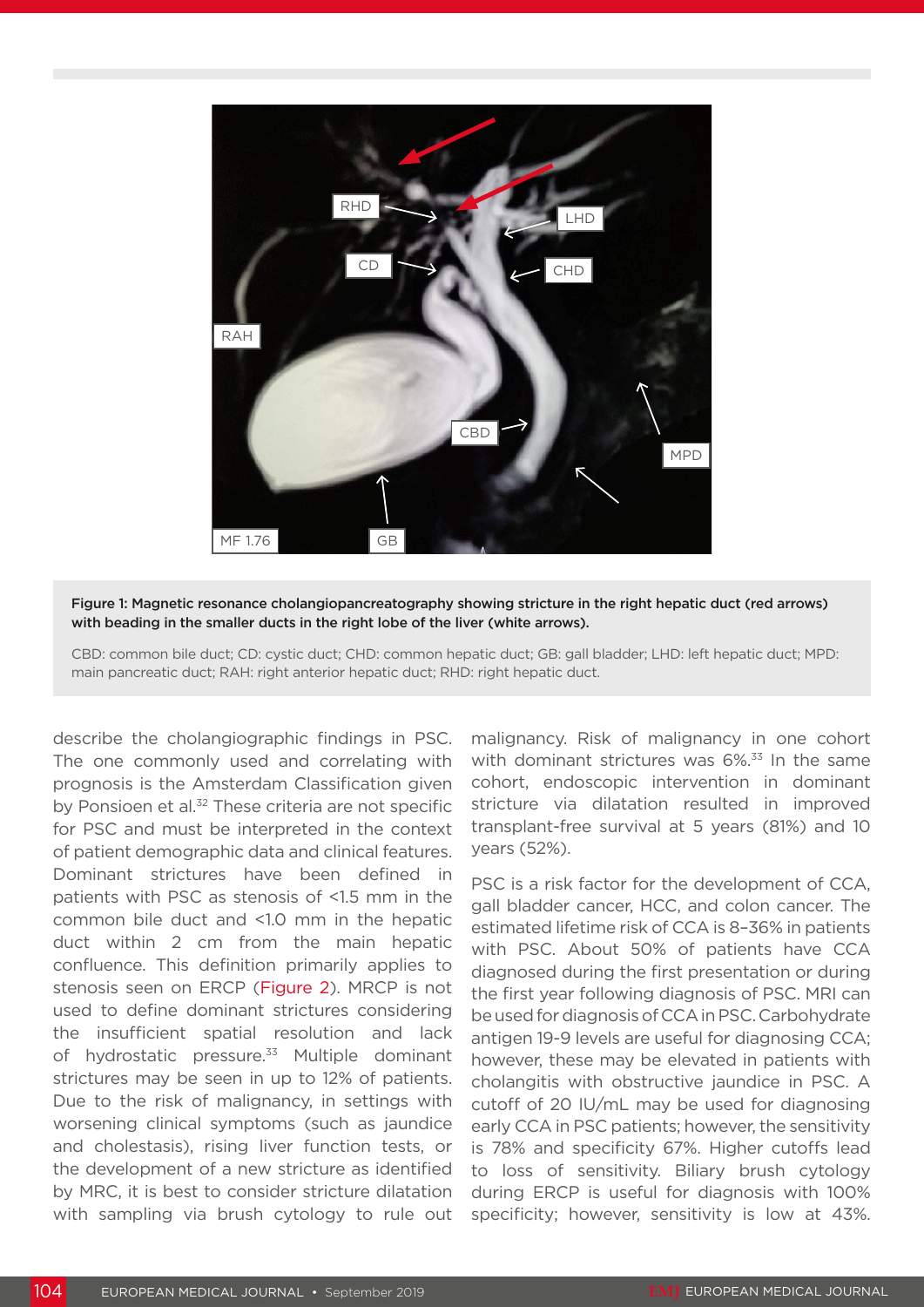| Bacterial/parasitic cholangitis          |
|------------------------------------------|
| Recurrent pyogenic cholangitis           |
| Congenital immunodeficiency              |
| Combined immunodeficiency                |
| Acquired immunodeficiency (HIV)          |
| Cholelithiasis/choledocholithiasis       |
| Surgical bile duct injury                |
| Intra-arterial chemotherapy              |
| Vasculitis                               |
| Portal cavernoma cholangiopathy          |
| Hepatic allograft arterial insufficiency |
| Chronic pancreatitis                     |
| Autoimmune pancreatitis Type I/IgG4      |
| cholangiopathy                           |
| Caroli disease                           |
| Sarcoidosis                              |
| Hodgkin's lymphoma                       |
| Neoplastic/metastatic disease            |
| Hypereosinophilic syndrome               |
|                                          |



Figure 2: Endoscopic retrograde cholangiography showing presence of dominant stricture at hilum extending into the right and left hepatic duct (arrow) with beaded appearance of intrahepatic ducts (arrow).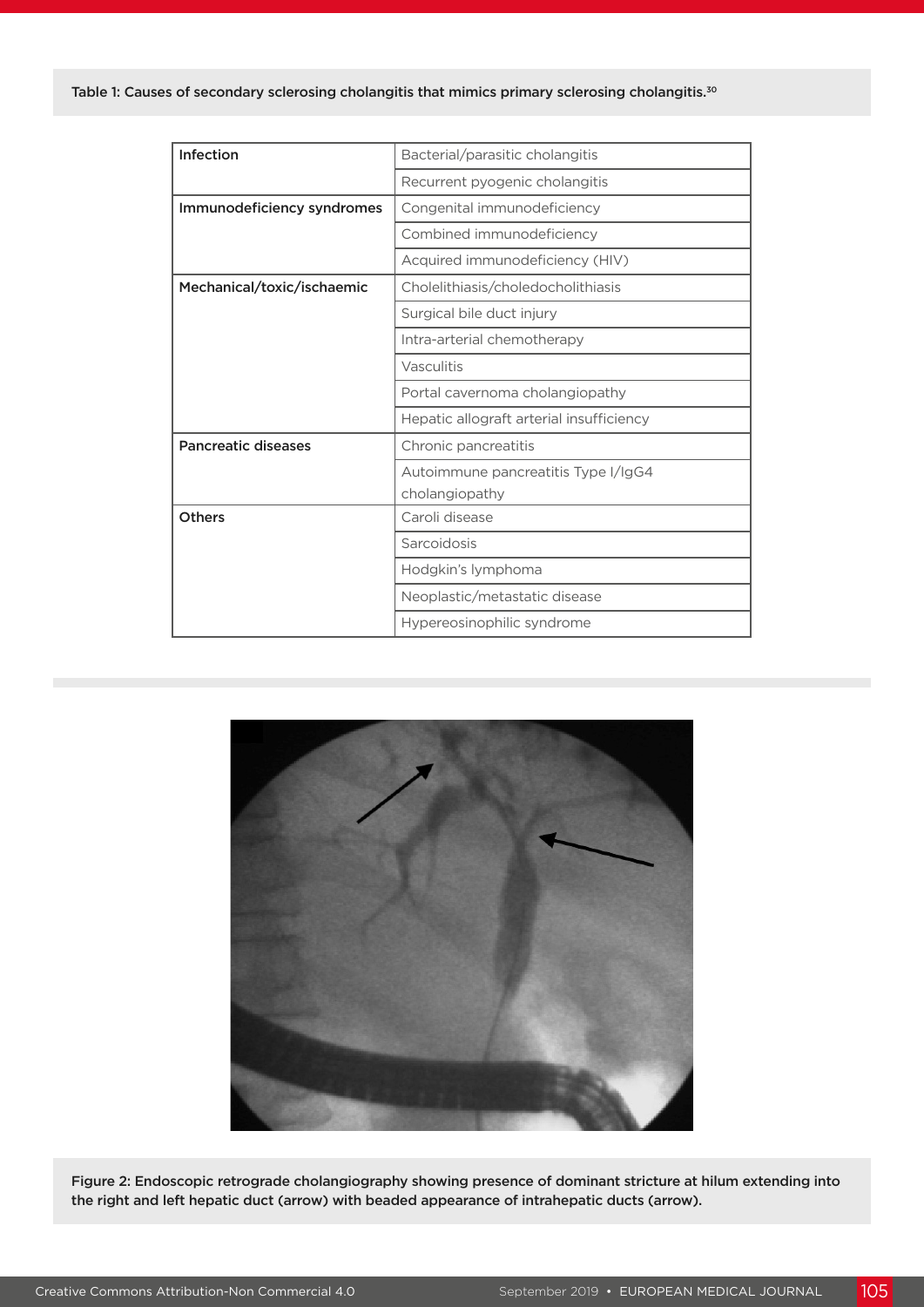The addition of fluorescent *in situ* hybridisation (FISH) to biliary sampling increases sensitivity to 51%. Presence of polysomy on FISH is highly suggestive of CCA.<sup>34</sup> Yearly carbohydrate antigen 19-9 levels tests and MRI are suggested for the surveillance of CCA in patients with PSC.

Lifetime risk of gallbladder cancer is 3–14% among patients with PSC. Patients with gall bladder polyps >8 mm in size are more likely to harbour malignancy and hence warrant cholecystectomy. Cirrhosis in patients with PSC predisposes them to the development of HCC. Lifetime risk of HCC is approximately 0.3–2.8%, hence HCC surveillance in cirrhotic patients with PSC is warranted.<sup>35</sup> Pancreatic cancer risk in PSC patients has been reported to be 14-times higher than in the general population as per a study from Sweden in 2002.<sup>36</sup> Another study from the USA reported >10-times increased risk of pancreatic cancer in patients of PSC with IBD.<sup>37</sup> There is still debate on the diagnostic overlap between CCA and pancreatic cancer. Pancreatic ductal changes are known in PSC; however, the exact mechanism of carcinogenesis is not known.

CRC risk is 4-times higher in patients with PSC and IBD than those with IBD alone. The subset of PSC patients without IBD does not have increased CRC risk.38 Patients who develop CRC with a background of PSC–IBD have a younger age of symptom onset with a predilection for right-sided colonic malignancies. Risk factors in the presence of IBD include duration of disease, extent of disease, and presence of PSC. In view of the quiescent nature of IBD in patients with PSC, colonic mapping biopsies are warranted in patients with PSC for diagnosis of IBD. In the presence of PSC, patients with IBD should undergo yearly colonoscopies for CRC screening.39

#### RISK STRATIFICATION

As with cirrhotic patients, the Child–Pugh score and Model for End-Stage Liver Disease (MELD) are used for risk stratification. Alkaline phosphatase (ALP) is an independent predictor of outcomes in patients with PSC. ALP can be considered a continuous variable or single measurement for prognostication. The most commonly used risk score is the revised Mayo Score, which includes age, albumin, bilirubin, variceal bleeding, and AST levels. The score has good prediction of survival; however, it also has poor utility in early disease.<sup>5</sup> The use of the revised Mayo Score obviates the need for biopsy in risk stratification. Another score called the Primary Sclerosing Cholangitis Risk Estimation Tool (PREsTo), consisting of nine variables (bilirubin, albumin, ALP, SGOT, platelets, haemoglobin, sodium, patient's age, and years since diagnosis of PSC), is better than other available risk stratification tools (MELD and revised Mayo Score) for prediction of decompensation in patients with PSC.40

#### MANAGEMENT OF PRIMARY SCLEROSING CHOLANGITIS

#### Medical Management

No single drug or treatment has been proven to prolong transplant-free survival in PSC. The hydrophilic bile acid, ursodeoxycholic acid (UDCA), has been extensively studied. However, evidence showing the long-term benefit of UDCA is unclear and its use remains controversial. A study of 105 patients using low-dose of UDCA (13–15 mg/kg/day) showed biochemical improvement but lacked evidence of clinical improvement.41 A landmark, large, multicentre study42 using a high dose of UDCA of 28–30 mg/ kg/day showed that the patients receiving the drug fared worse when compared to placebo, with substantially more adverse, clinically important outcomes, such as the need for transplantation and the development of varices. At this point, no indication exists for using the higher doses of 28–30 mg/kg/day of UDCA. Nonetheless, UDCA remains widely used, typically at moderate doses of 15–20 mg/kg/ day. The chemoprotective effect of UDCA is not verified, with small retrospective studies showing benefit in chemoprevention of CRC in patients with PSC. On the other hand, few studies have shown increased risk of CRC in PSC patients who receive high doses of UDCA.<sup>43</sup>

The European Association for the Study of the Liver (EASL) guidelines recommend UDCA for use in high-risk settings for CRC prevention in patients with long duration and extensive disease with IBD. The American Association for the Study of Liver Diseases (AASLD) guidelines on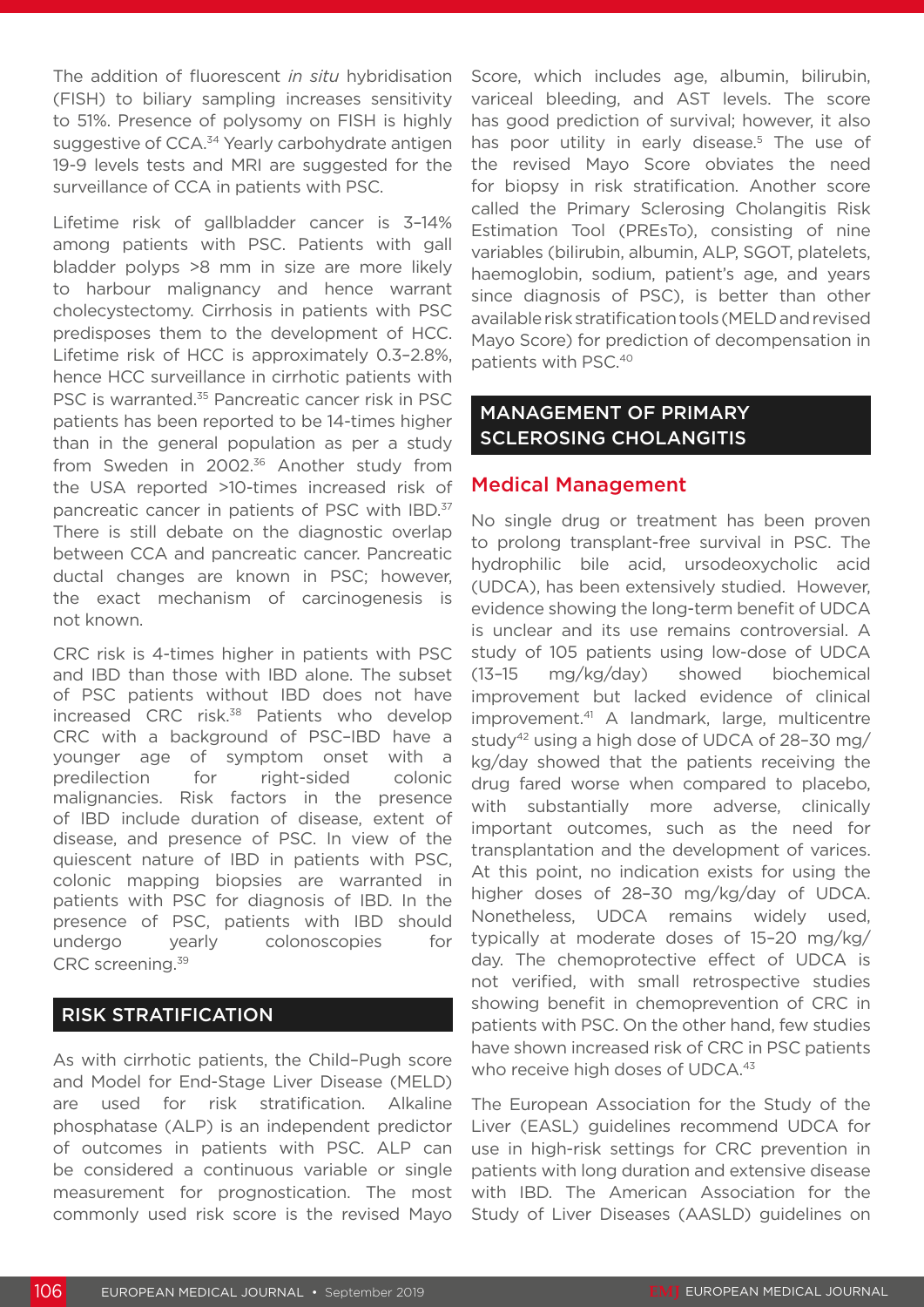the other hand do not endorse use of UDCA for prevention of CRC.34,44,45

#### Immunosuppressive and Other Agents

Other treatments that have been tested without any proven clinical benefit or improvement of liver biochemistries include:

- **>** Azathioprine46
- > Budesonide<sup>47</sup>
- **>** Docosahexaenoic acid48
- > Metronidazole<sup>49</sup>
- > Minocycline<sup>50</sup>
- **>** Mycophenolate mofetil51
- > Nicotine<sup>52</sup>
- > Pentoxifylline<sup>53</sup>
- **>** Pirfenodone54
- > Prednisolone<sup>55</sup>
- > Tacrolimus<sup>56</sup>
- > Vancomvcin<sup>57</sup>
- **>** Methotrexate58,59

#### Novel Therapies

Farnesoid X receptor (FXR) agonists (e.g., obeticholic acid, 6α-ethyl chenodeoxycholic acid) and 24-norursodeoxycholic acid, a sidechain-modified UDCA derivate resistant to amidation which undergoes cholehepatic shunting, may be novel treatment options. A Phase II study in patients with PSC demonstrated the plausible effectiveness of the 24-norursodeoxycholic acid derivative with significant improvement in AP and bilirubin levels. The side effects were unremarkable with no change in IBD activity.60 Large Phase III studies are ongoing into the use of 24-norursodeoxycholic acid in PSC. Obeticholic acid is currently being evaluated in a Phase II study in PSC.<sup>61</sup> Obeticholic acid reduces toxic bile production and induce secretion through FXR mediated pathways. Obeticholic acid also reduces FGF19 levels to decrease fibrogenesis.<sup>62</sup> Fibrates, with their global pleiotropic and anti-inflammatory properties, may be an alternative novel treatment strategy with reduction in production of toxic bile and stimulation of canalicular secretion. Two pilot studies have evaluated the role of fibrates in PSC. Twenty-one patients treated over 6–12 months showed benefit in biochemical markers; however,

there is a need for larger placebo-controlled studies.<sup>63</sup> Various antibiotics have been tried in PSC in an attempt to change the microbiological milieu in the intestine; however, there have been concerns regarding emerging resistant organisms and hence their chronic use is not encouraged. Apical sodium bile acid transporter inhibitors like maralixibat have been studied in a Phase II trial in PSC, showing improvement in bile acid levels but no significant improvement in ALP and bilirubin levels.<sup>64</sup> Faecal microbiota transplantation remains a feasible option for patients in theory, but no studies are currently available to attest to its benefit in this setting.

#### ENDOSCOPIC MANAGEMENT

Patients with dominant strictures, even if CCA is excluded, have a substantially worse prognosis than those without. Endoscopic intervention for dominant biliary strictures in patients with symptomatic disease appears beneficial.33 Guidelines recommend balloon dilatation as first-line endoscopic treatment.65 Several studies have shown that short-term stenting is not superior to balloon dilatation alone.66,67 Routine stenting after dilation of a dominant stricture is not required, whereas shortterm stenting (1–2 weeks) may be required in patients with severe stricture. Long-term stent placement is associated with an increased risk of complications and a need for unscheduled stent exchanges. The role of metal stents, which are fully covered, removable, and self-expandable, in PSC is yet to be established. Patients undergoing ERCP should have antibiotic prophylaxis to prevent post-ERCP cholangitis. Patients with PSC are also at higher risk of pancreatitis and the routine use of diclofenac suppositories is warranted in these patients prior to or immediately after ERCP.<sup>65</sup>

Screening for varices should be performed if evidence suggests cirrhosis or suspicion of portal hypertension. Patients with PSC can develop varices even before cirrhosis develops. A total colonoscopy with mapping mucosal biopsies is advised to exclude IBD once PSC is diagnosed. For patients with confirmed colitis, annual colonoscopic surveillance for colorectal dysplasia or neoplasia is recommended. Percutaneous biliary drainage for treatment of dominant strictures can be performed in PSC patients with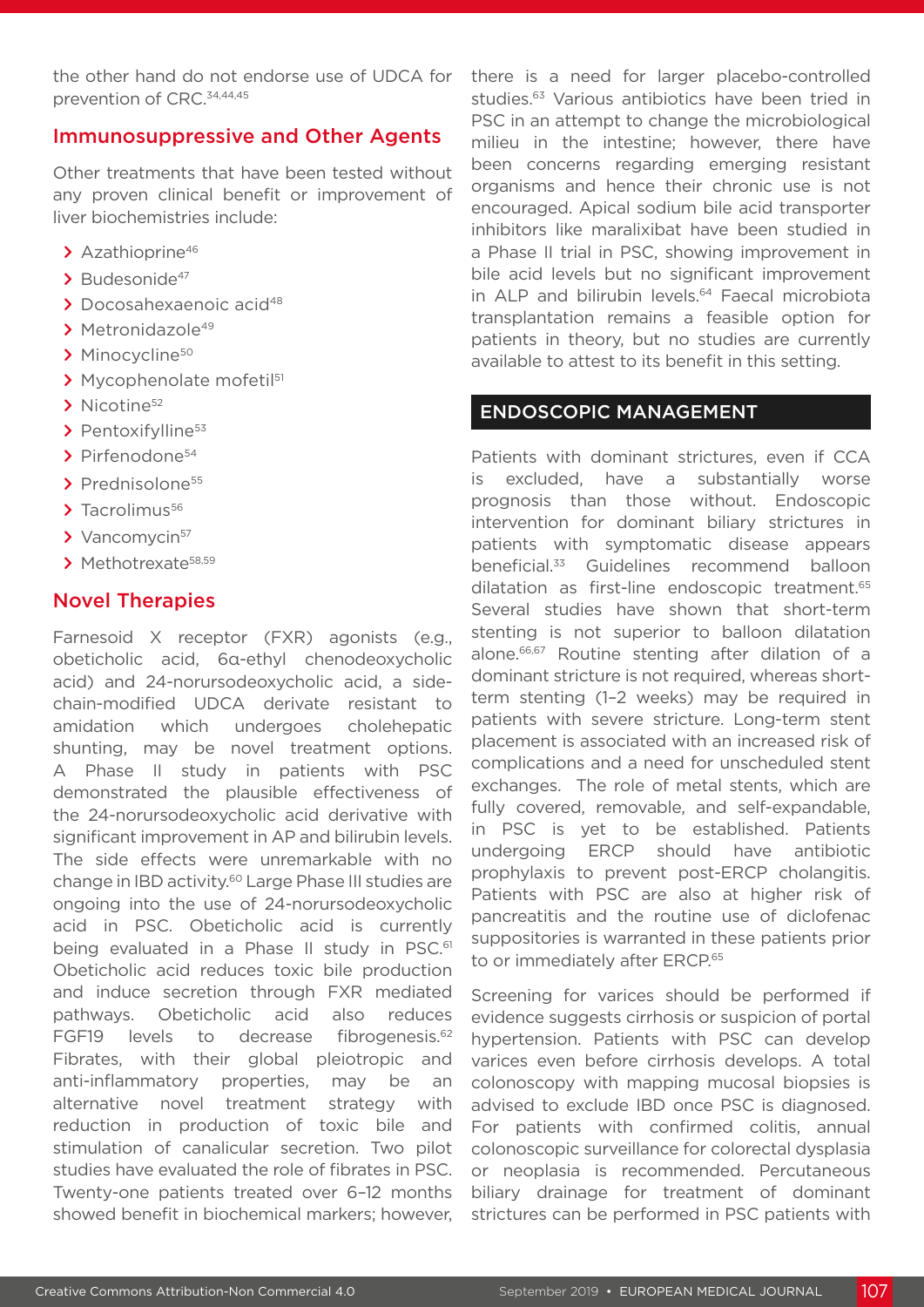altered anatomy that prevents successful ERCP, such as Roux-en-Y choledochojejunostomy or gastric bypass, or as a rescue therapy after failed endoscopic access. It should not be attempted as first-line therapy because of the risk of complications, including hepatic arterial injury, haemobilia, and cholangitis.<sup>68-70</sup>

#### SURGICAL MANAGEMENT

Biliary reconstruction by biliary-enteric drainage allows prolonged clinical improvement, with the resolution of jaundice and cholangitis, but is associated with increased risk of cholangitis and mortality. Postoperative scarring also increases the difficulty of liver transplantation. Surgical drainage procedures have largely been discontinued in favour of transplantation due to the superior outcomes of liver transplantation.<sup>71</sup>

#### LIVER TRANSPLANTATION

Liver transplantation remains the only curative treatment for PSC, albeit with a substantial risk of disease recurrence. PSC is a well-established indication for liver transplantation in patients with decompensated liver disease (MELD >14), intractable pruritus, or recurrent bacterial cholangitis.72 PSC accounts for <5% of transplant indications in the USA and 15% of transplants in Scandinavia. Outcomes of liver transplant in PSC patients are better than with other indications considering the young age at which the patients are transplanted: 5-year survival rates are approximately 85%.<sup>73</sup> PSC patients have predilection for peritransplant hypercoagulability, although no specific prophylaxis is required for this. Another important consideration in these patients is the type of biliary anastomosis, with duct-to-duct anastomosis being better than bilioenteric anastomosis in PSC. This preference is largely based on case control studies, which demonstrate a higher rate of cholangitis in patients with bilioenteric anastomosis.74 No specific guidance for immunosuppression posttransplant for PSC is available and triple drug regimens are used. At least 20% of transplanted patients will develop recurrent disease after transplant. Colectomy prior to liver transplant is associated with lower rates of recurrence. No single factor has consistently been associated with increased recurrence risk post-transplant.<sup>75</sup>

#### SYMPTOMATIC TREATMENT

The most troublesome symptom is pruritus. Dominant strictures should be sought and actively managed. Medical management of pruritus is directed by the severity of the underlying pruritus. Mild pruritus may be treated with skin emollients and possibly antihistamines. First-line therapy for severe pruritus is with the bile acid sequestrant cholestyramine. Second-line therapies include rifampicin, naltrexone, sertraline, and phenobarbitone. At present, no specific therapies for fatigue exist. Patients with PSC have an increased risk of osteoporosis and might also be deficient in vitamin D and other fat-soluble vitamins. Patients are advised to undergo weight-bearing exercise and take calcium and vitamin D supplementation.<sup>44</sup>

#### **CONCLUSION**

PSC is a chronic cholestatic liver disease, often associated with cirrhosis with increased risk of malignancy. There is a need for surveillance strategies for detection of various cancers. Medical therapies are sparse, with endoscopic therapies available for dominant strictures. Liver transplantation remains an option in decompensated liver disease, intractable pruritus, and rarely in settings with CCA. Although the clinicians continue to treat PSC, ongoing research in many areas, including effective medical therapies, diagnostic tools, genetics, pathogenesis, and biliary and bowel complications after liver transplantation may open doors to better management of this enigmatic disease.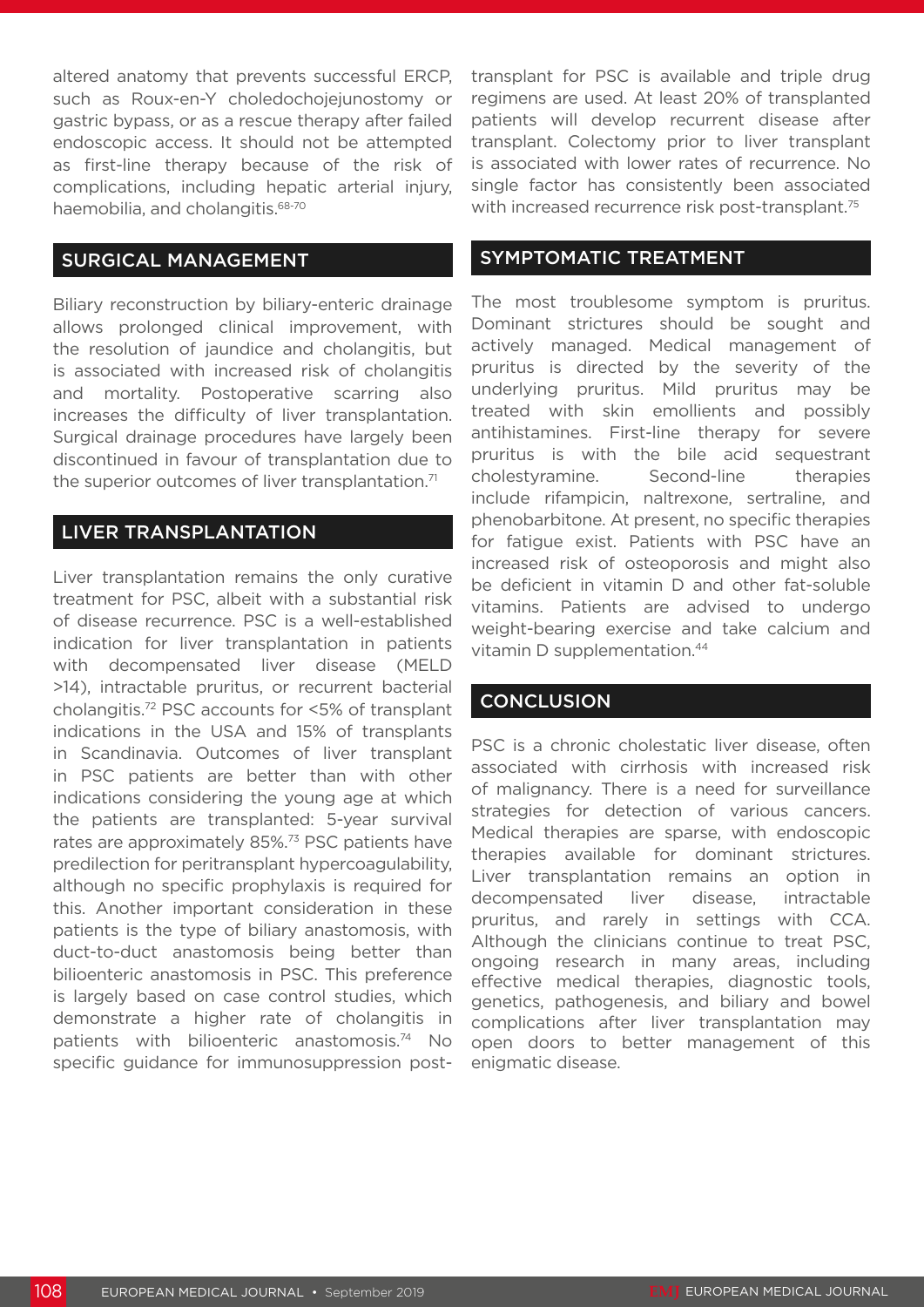#### References

- 1. Aoki CA et al. The immunobiology of primary sclerosing cholangitis. Autoimmun Rev. 2005;4(3):137-43.
- 2. Beuers U et al. EASL clinical practice guidelines: Management of cholestatic liver diseases. J Hepatol. 2009;51(2):237-67.
- Loftus EV Jr et al. PSC-IBD: A unique form of inflammatory bowel disease associated with primary sclerosing cholangitis. Gut. 2004;54:91-6.
- 4. Razumilava N et al. Cancer surveillance in patients with primary sclerosing cholangitis. Hepatology. 2011;54(5):1842-52.
- 5. Karlsen TH et al. Primary sclerosing cholangitis - A comprehensive review. J Hepatol. 2017;67(6):1298-323.
- 6. Ueda Y et al. Long-term prognosis and recurrence of primary sclerosing cholangitis after liver transplantation: A single-center experience. Transplant Direct. 2017;3(12):e334.
- 7. Molodecky NA et al. Incidence of primary sclerosing cholangitis: A systematic review and meta-analysis. Hepatology. 2011;53(5):1590-9.
- 8. Rabiee A, Levy C. Medical management of primary sclerosing cholangitis. Clin Liver Dis. 2014;3(3):48-51.
- 9. TH Karlsen et al. Update on primary sclerosing cholangitis. Dig Liver Dis. 2010;42(6):390-400.
- 10. Fausa O et al. Relationship of inflammatory bowel disease and primary sclerosing cholangitis. Semin Liver Dis. 1991;11(1):31-9.
- 11. Bergquist A et al. Increased prevalence of primary sclerosing cholangitis among first-degree relatives. J Hepatol. 2005;42(2):252- 6.
- 12. Pollheimer MJ et al. Pathogenesis of primary sclerosing cholangitis. Best Pract Res Clin Gastroenterol. 2011;25(6):727-39.
- 13. Karlsen TH et al. Genetic polymorphisms associated with inflammatory bowel disease do not confer risk for primary sclerosing cholangitis. Am J Gastroenterol. 2007;102(1):115-21.
- 14. Karlsen TH et al. Genetic epidemiology of primary sclerosing cholangitis. World J Gastroenterol. 2007;13(41):5421-31.
- 15. Björnsson E et al. Intestinal permeability and bacterial growth of the small bowel in patients with primary sclerosing cholangitis. Scand J Gastroenterol. 2005;40(9):1090-4.
- 16. Grant AJ et al. Homing of mucosal lymphocytes to the liver in the pathogenesis of hepatic complications of inflammatory bowel disease. Lancet. 2002;359(9301):150- 7.
- 17. Angulo P et al. Serum autoantibodies in patients with primary sclerosing cholangitis. J Hepatol. 2000;32(2):182-7.
- 18. Beuers U et al. The biliary HCO3− umbrella: A unifying hypothesis on pathogenetic and therapeutic aspects of fibrosing cholangiopathies. Hepatology. 2010;52(4):1489-96.
- 19. Tischendorf JJ et al. Characterization, outcome, and prognosis in 273 patients with primary sclerosing cholangitis: A single center study. Am J Gastroenterol. 2007;102(1):107-14.
- 20. Silveira MG, Lindor KD. Clinical features and management of primary sclerosing cholangitis. World J Gastroenterol. 2008;14(21):3338-49.
- 21. Wiesner RH. Current concepts in primary sclerosing cholangitis. Mayo Clin Proc. 1994;69(10):969-82.
- 22. Sundaram S et al. Overlap syndrome between primary biliary cholangitis and primary sclerosing cholangitis. ACG Case Rep J. 2018;5:e54.
- 23. Singh S, Talwalkar JA. Primary sclerosing cholangitis: Diagnosis, prognosis, and management. Clin Gastroenterol Hepatol. 2013;11(8):898- 907.
- 24. Schulze J et al. An imaging biomarker for assessing hepatic function in patients with primary sclerosing cholangitis. Clin Gastroenterol Hepatol. 2019;17(1):192-9.
- 25. Burak KW et al. Is there a role for liver biopsy in primary sclerosing cholangitis? Am J Gastroenterol. 2003;98(5):1155-8.
- 26. Ludwig J et al. Morphologic features of chronic hepatitis associated with primary sclerosing cholangitis and chronic ulcerative colitis. Hepatology. 1981;1(6):632-40.
- 27. Hennes EM et al. Simplified criteria for the diagnosis of autoimmune hepatitis. Hepatology. 2008;48(1):169- 76.
- 28. Liu JZ et al. Dense genotyping of immune-related disease regions identifies nine new risk loci for primary sclerosing cholangitis. Nat Genet. 2013;45(6):670-5.
- 29. Björnsson E. Small-duct primary sclerosing cholangitis. Curr Gastroenterol Rep. 2009;11(1):37-41.
- 30. Davit-Spraul A et al. The spectrum of liver diseases related to ABCB4 gene mutations: Pathophysiology and clinical aspects. Semin Liver Dis. 2010;30(2):134-46.
- 31. Karlsen TH, Boberg KM. Update on primary sclerosing cholangitis. J Hepatol. 2013;59(3):571-82.
- 32. Ponsioen CY et al. Validation of a cholangiographic prognostic model in primary sclerosing cholangitis. Endoscopy. 2010;42(9):742-7.
- 33. Björnsson E et al. Dominant strictures in patients with primary sclerosing cholangitis. Am J Gastroenterol. 2004;99(3):502-8.
- 34. Folseraas T, Boberg KM. Cancer risk and surveillance in primary sclerosing cholangitis. Clin Liver Dis. 2016;20(1):79-98.
- 35. Tabibian JH et al. Primary sclerosing cholangitis, part 2: Cancer risk, prevention, and surveillance. Gastroenterol Hepatol. 2018;14(7):427-32.
- 36. Bergquist A et al. Hepatic and extrahepatic malignancies in primary sclerosing cholangitis. J Hepatol. 2002;36(3):321-7.
- 37. Ananthakrishnan AN et al. Mortality and extraintestinal cancers in patients with primary sclerosing cholangitis and inflammatory bowel disease. J Crohns Colitis. 2014;8(9):956-63.
- 38. Soetikno RM et al. Increased risk of colorectal neoplasia in patients with primary sclerosing cholangitis and ulcerative colitis: A meta-analysis. Gastrointest Endosc. 2002;56(1):48- 54.
- 39. Wang R, Leong RW. Primary sclerosing cholangitis as an independent risk factor for colorectal cancer in the context of inflammatory bowel disease: A review of the literature. World J Gastroenterol. 2014;20(27):8783-9.
- 40. Eaton JE et al. Primary sclerosing cholangitis risk estimate tool (PREsTo) predicts outcomes of the disease: A derivation and validation study using machine learning. Hepatology. 2018. [Epub ahead of print].
- 41. Lindor KD. Ursodiol for primary sclerosing cholangitis. Mayo primary sclerosing cholangitisursodeoxycholic acid study group. N Engl J Med. 1997;336(10):691-5.
- 42. Lindor KD et al. High-dose ursodeoxycholic acid for the treatment of primary sclerosing cholangitis. Hepatology. 2009;50(3):808-14.
- 43. Pardi DS et al. Ursodeoxycholic acid as a chemopreventive agent in patients with ulcerative colitis and primary sclerosing cholangitis. Gastroenterology. 2003;124(4):889- 93.
- 44. European Association for the Study of the Liver. EASL clinical practice guidelines: The diagnosis and management of patients with primary biliary cholangitis. J Hepatol. 2017;67(1):145-72.
- 45. Eaton JE et al. High-dose ursodeoxycholic acid is associated with the development of colorectal neoplasia in patients with ulcerative colitis and primary sclerosing